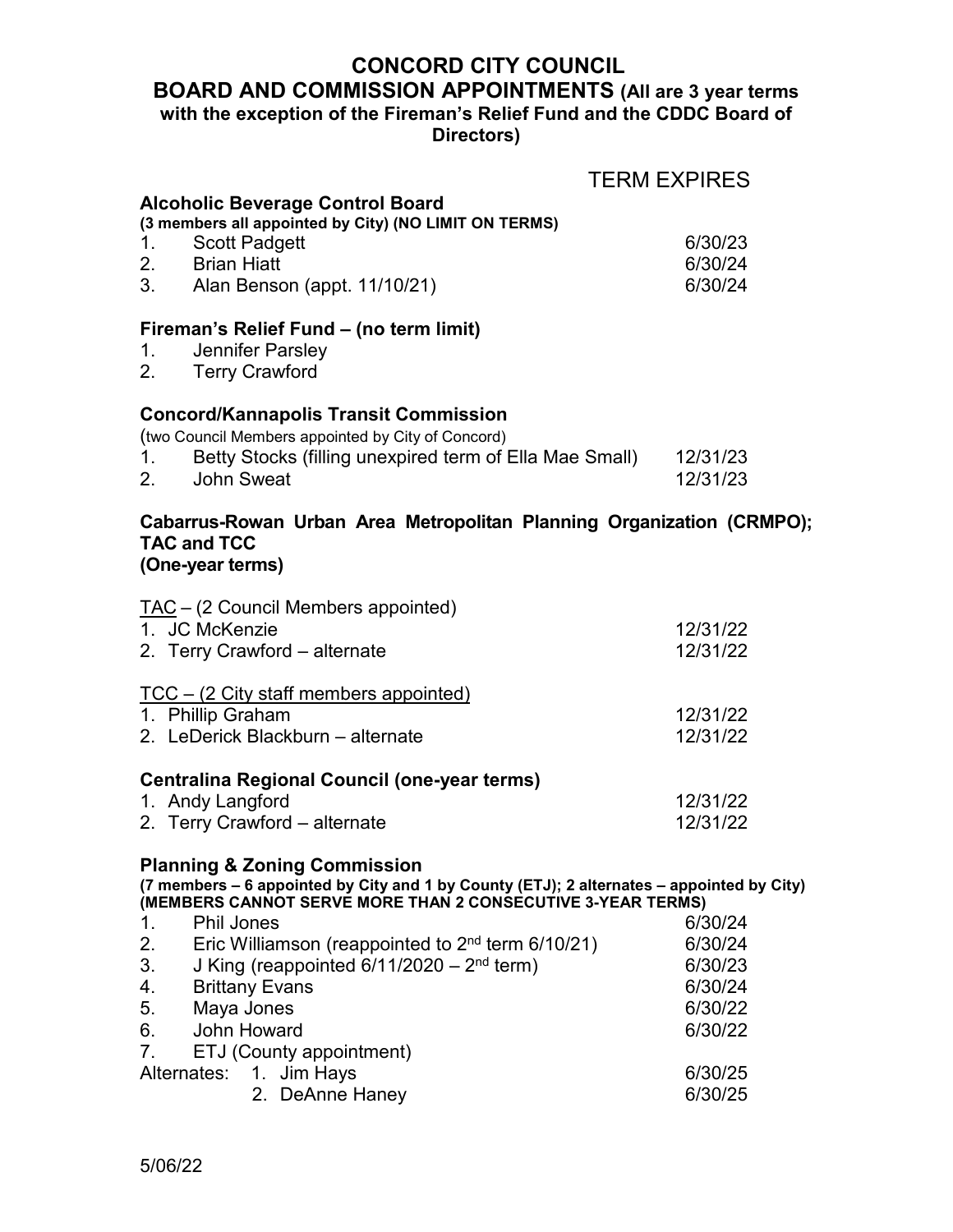#### **Board of Adjustment (7 members – 6 appointed by City and 1 by County (ETJ); 2 alternates – appointed by City) (MEMBERS CANNOT SERVE MORE THAN 2 CONSECUTIVE 3-YEAR TERMS)** 1. Steve Tice 6/30/22 2. David Niekamp 6/30/22 3. Steve Bradley  $(2^{nd} \text{ term})$  6/30/23 4. Cesar Correa  $(2^{nd}$  term) 6/30/23 5. Chuck Collier 6/30/23 6. Coretta Grant 6/30/23 7. ETJ member Alternates: 1. Vamsi Pola 6/30/25 2. Vacant (Robert Danner declined appointment) 6/30/25

**Historic Preservation Commission (members do NOT have to reside in Historic District) (7 members and 2 alternates all appointed by City)**

**(MEMBERS CANNOT SERVE MORE THAN 2 CONSECUTIVE 3-YEAR TERMS)**

| 1.          | Anna Marshall                                             | 6/30/24 |
|-------------|-----------------------------------------------------------|---------|
| 2.          | <b>Shelby Dry</b>                                         | 6/30/23 |
| 3.          | Mary Margaret Underwood                                   | 6/30/24 |
| 4.          | Carolyn Coggins (reapp'd to 2 <sup>nd</sup> term 6/10/21) | 6/30/24 |
| 5.          | James Firth                                               | 6/30/24 |
| 6.          | <b>Ismail Diken</b>                                       | 6/30/24 |
| $7_{\cdot}$ | <b>William Isenhour</b>                                   | 6/30/24 |
|             | Alternates: 1. Aimee Cain                                 | 6/30/23 |
|             | 2. Meredith Barbee                                        | 6/30/24 |

#### **Library Board of Trustees**

**(County Board – City appoints 1 member and confirms 1 County appointment) (MEMBERS CANNOT SERVE MORE THAN 2 CONSECUTIVE TERMS)**

|                                 | City Appointment: Michael Cook- (2 <sup>nd</sup> term)<br><b>Confirmed County Appointment: Rachel Porter (appt'd 8/20)</b> | 6/30/22<br>8/31/23 |
|---------------------------------|----------------------------------------------------------------------------------------------------------------------------|--------------------|
| <b>WSACC</b><br>Council Appt'd: | **Jennifer Parsley-Hubbard                                                                                                 | 6/30/23            |
| City Member:                    | * Jeff Corley                                                                                                              | 6/30/22            |

\*Jeff Corley appt'd 12/12/19 to fill unexpired term of Christie Putnam \*\* Jennifer Parsley-Hubbard was appointed to fill the unexpired term of Dave Phillips effective 1/1/22

**Stormwater Management Advisory Committee Group 1 - (2 members with engineering or scientific training, vocational experience, or strong personal interest in environmental mgmt. or preservation) Group 2 - (2 members from recognized neighborhood associations) Group 3 - (2 members from business or non-profit organizations) At-Large Members (3) (MEMBERS CANNOT SERVE MORE THAN 2 CONSECUTIVE TERMS)** Group 1 1. Bertram Hinton, Jr. (reappt'd to  $2<sup>nd</sup>$  term  $6/10/21$ ) 6/30/24 2. Barry Hawkins **6/30/23** Group 2

5/06/22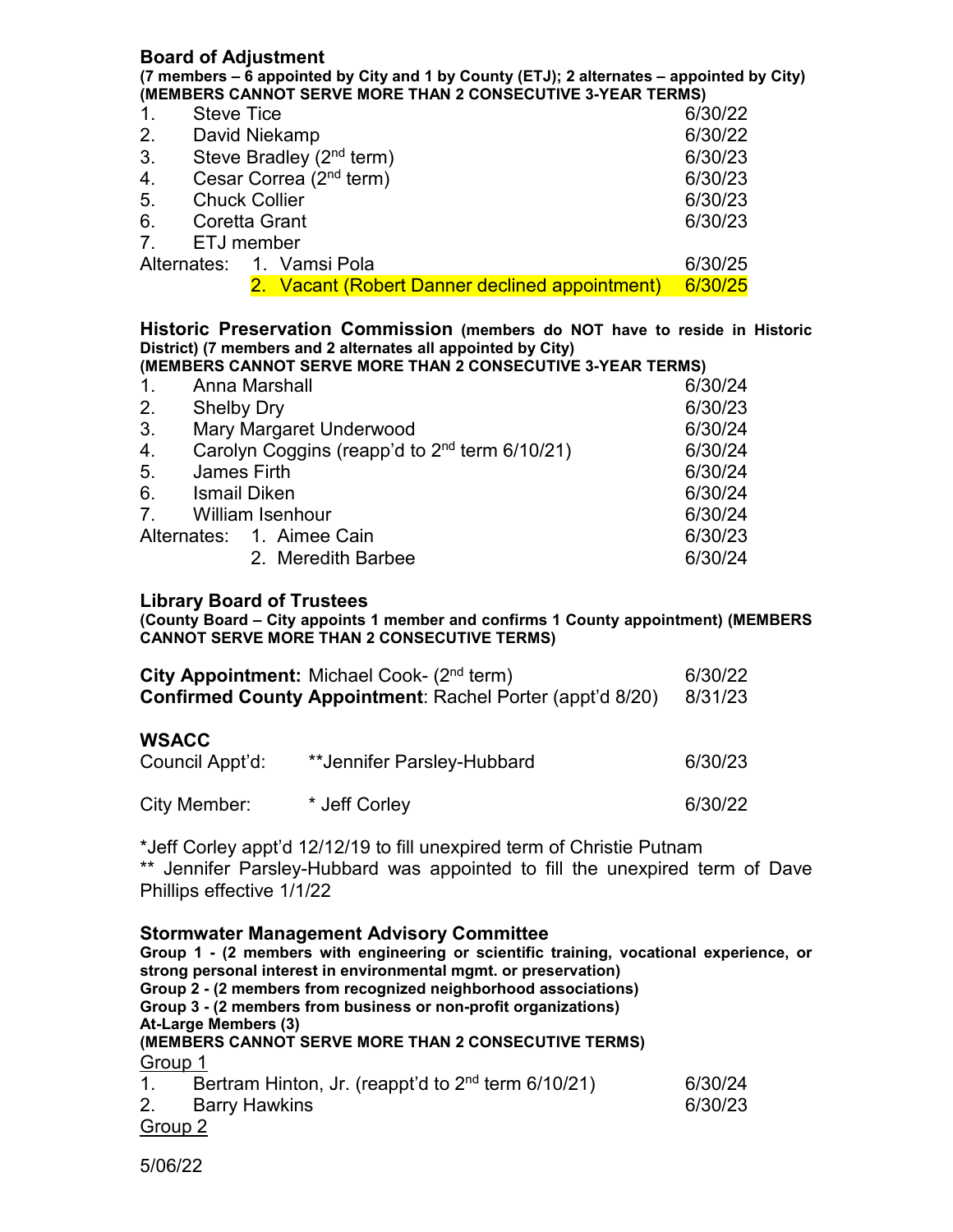| 6/30/24 |
|---------|
|         |
| 6/30/24 |
| 6/30/24 |
|         |
| 6/30/24 |
| 6/30/24 |
| 6/30/24 |
|         |

\*At the June 8, 2017 City Council mtg, the Council voted to adopt Ord. #17-46 to amend the Chapter 60 of the City Code. The amendment reduced the number of members in each group from three (3) members to two (2) members and the remaining three (3) members were appointed as Members At Large.\*

#### **CDDC Board of Directors – (one-year term)**

| City Member: | Josh Smith – (reappointed $6/10/21$ ) | 06/30/22 |
|--------------|---------------------------------------|----------|

### **Barber Scotia Community Task Force Committee**

At the July 20, 2017 City Council meeting, the Council voted to appoint an advisory committee related to the future of the Barber Scotia Campus. This committee was labeled the Barber Scotia Property Task Force Committee. Council Members, City staff, community members and leaders, and Barber Scotia Alumni were appointed to serve on the Committee. There are no term limits for this Committee.

#### Current Members:

- 1. JC McKenzie, Council Member
- 2. Betty Stocks, Council Member
- 3. Lloyd Payne, City Manager
- 4. Steve Osborne, PND Director
- 5. Shanell Varner, Cabarrus EDC
- 6. Alice Steele Robinson, Barber Scotia Alumni
- 7. Ella Mae Small, Barber Scotia Alumni
- 8. David Smith, Community Leader, 5/3 Bank
- 9. Dianne Snyder, retired Chancellor at Cabarrus College of Health Sciences
- 10. AJ Clark, President of Logan Neighborhood Community Assoc.
- 11. Carla Black, Principal of Cabarrus Early College High School

### **Public Art Advisory Committee**

At the November 13, 2014 City Council meeting, the Council voted to establish a permanent 10 member Public Art Advisory Committee to facilitate delegated City funded art projects, identify potential project areas within Center City, and to make recommendations on potential (if any) zoning / development regulations as it relates to public art and encourage privately funded "public" art projects.

At the March 11, 2021 City Council meeting, the Council voted to include a staff member from the City's Parks and Recreation Department and also to include 3 at-large members.

The committee consists of the following:

5/06/22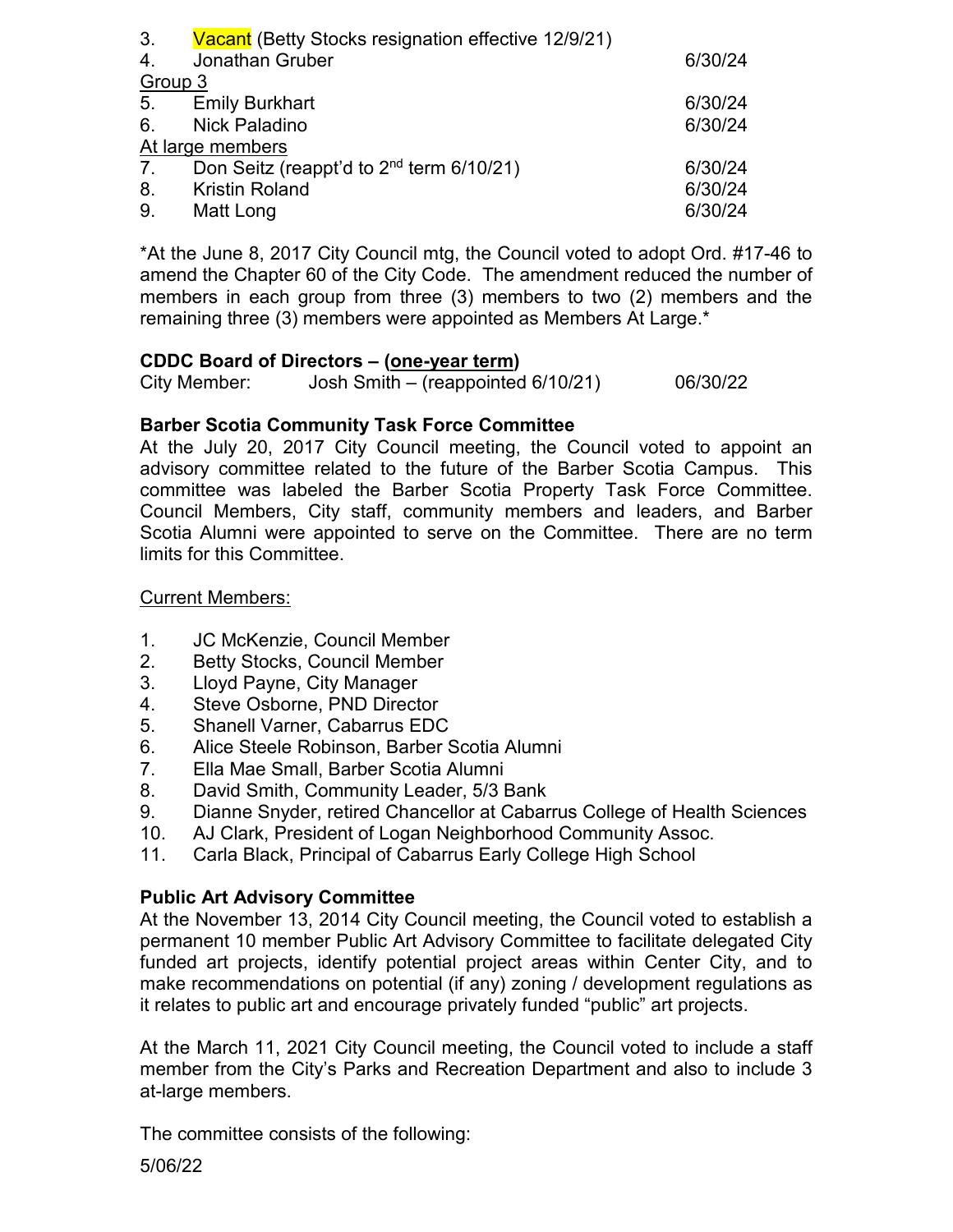## **City Council Members (2)**

Council Member Stocks (appointed 12/9/21) Council Member Langford (appointed 1/09/20)

## **Planning & Neighborhood Development staff members (2)**

Sarah Gay Starla Rogers

## **Parks and Recreation Department (1)**

Montana Maurer

**Director of Concord Downtown Development Corporation (CDDC)** Johnson Bray

# **Director of Cabarrus Arts Council**

Liz Fitzgerald

# **Cabarrus Arts Council Board Member (1)**

Rebecca Collins

## **Local Community Member (1)**

Tara Bengle

**Artist (1)** Julia Lawing (appointed 6/13/19)

## **Downtown building owner (1)**

Justin Mueller (appointed 6/13/19)

### **At-large Members (3)** ALL POSITIONS VACANT

### **WeBuild Concord**

At the April 11, 2019 City Council meeting, the Council voted to create a nonprofit tax exempt entity to enable staff to apply for grants and/or funds that would not otherwise be available to the Housing Department. This entity is a supporting organization of the City, meaning that the funds received and/or raised can be utilized to directly benefit the City's affordable housing initiatives.

At that time, the Board members were appointed for a 1-yr term. In January 2020, the bylaws were amended to extend the terms to 3-yr terms ending 6/30 with no term limits.

At the March 10, 2022 City Council meeting, the Council voted to adopt a resolution authorizing amendment and restatement of articles of incorporation of WeBuild Concord, formerly known as Concord Family Enrichment Association.

### **Board Members**

| Maya Jones                                                | 6/30/22 |
|-----------------------------------------------------------|---------|
| Dakeita Vanderburg (serving unexpired term of John Sears) | 6/30/22 |
| <b>Council Member Terry Crawford</b>                      | 6/30/22 |

5/06/22